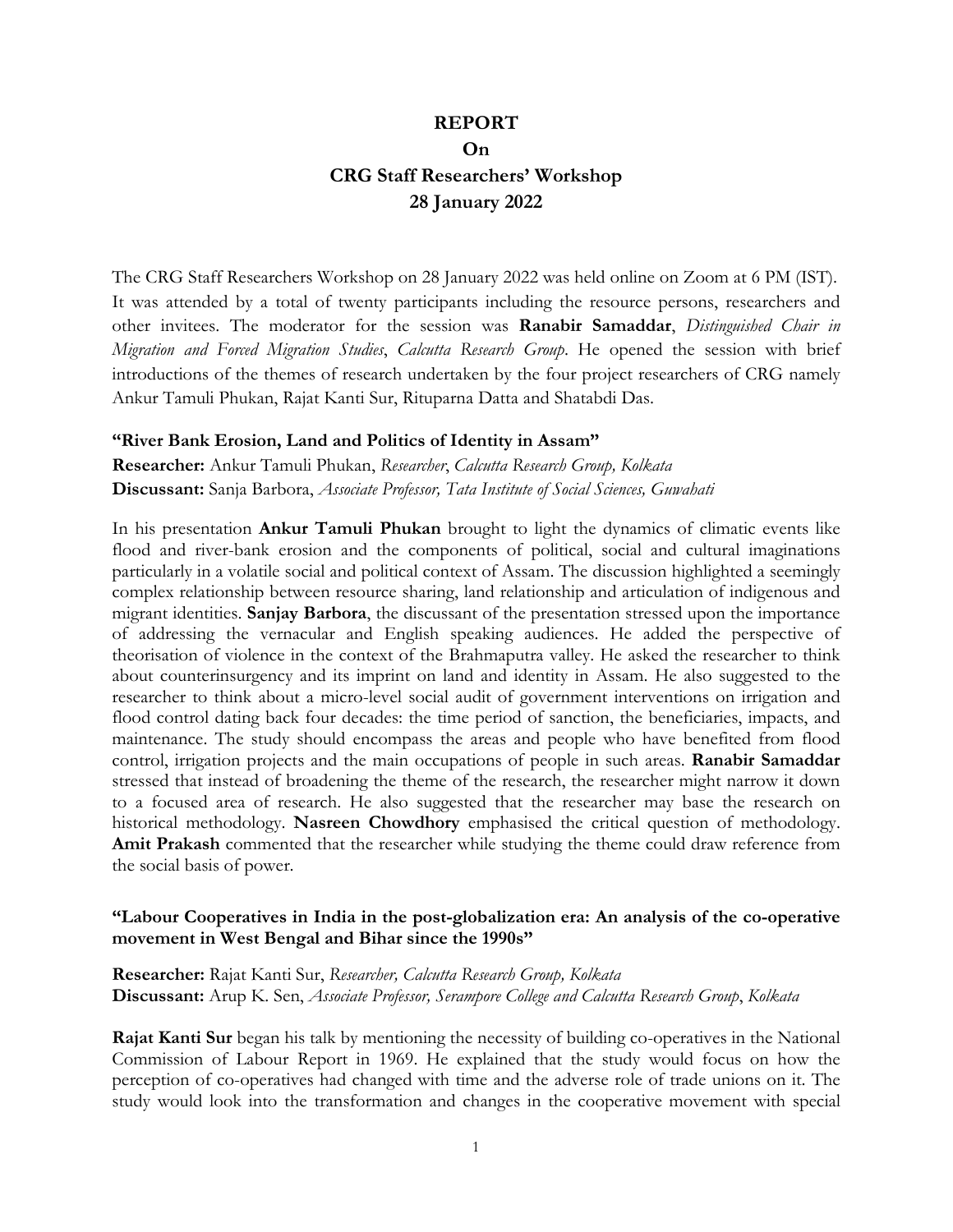focus on the condition of the labour cooperatives in both West Bengal and Bihar in the 1990s. The proposed study would analyse the emergence of new co-operative movements in the 1990s, with focus on migrant co-operatives in Bihar and sex-workers' co-operatives in West Bengal. Arup K. Sen found the research promising and advised Rajat Kanti Sur to narrow down the focus of the research due to time constraints. He said that Sur should choose areas from the different dynamics of cooperatives. The choice of the area of study should be primarily based on the researcher's accessibility to the field. He also suggested that the gradual changes in the ratio of the footloose and permanent labourers should be an important part of the discussion on co-operatives. The discussant also suggested Immanuel Ness' book and Antonio Gramsci's famous writing on "factory councils". Manish K. Jha mentioned that the researcher may look at the changes in politics in both West Bengal and Bihar to understand the transformations in the socio-economic position of the labourers. He suggested that the researcher should justify the reason behind the selection of co-operatives in both West Bengal and Bihar in order to analyse the changes. Amit Prakash advised the researcher to look into the transformation and shift in the idea of building a co-operative and the political role that co-operatives played in several cases. He asked the researcher to start the study from the 1980s to understand the complexity of labour relations. Bysadeb Dasgupta suggested that the researcher could bring-in Marx's idea on class and class struggle while studying the co-operatives. The researcher should look into the debate on ideal co-operatives. The similarities and dissimilarities in the formation of co-operatives in West Bengal and Bihar should also be a theme of study in the proposed research. Ranabir Samaddar commented that the researcher should study the association of migrants with new co-operatives. The researcher should try and enquire whether migration has played any role in changing the ideas and nature of functioning of the co-operatives or not. The question whether the co-operatives played a crucial part in building solidarity among the migrants or not should also be studied in the light of the class question of the co-operatives.

### "Bhootlane Ki Katha": Living in the Coolie Lines and Construction of Dignity, Health and Well-Being 1830-1920"

Researcher: Rituparna Datta, Researcher, Calcutta Research Group, Kolkata

Discussant: Samita Sen, Vere Harmsworth Professor of Imperial and Naval History, University of Cambridge, Cambridge

Rituparna Datta's paper proposed for a study to map the design and pattern of the living spaces of the coolies or the coolie lines and linking it with the study of memory, grief, hopes through the trope of health. The study would aim at using biographical and fictional literature and substantiating it with the official reports on emigration and other archival records. The research will be based on the rationale of the living spaces as an extension of fears, anxiety, and hopes, as connoted by Sinclair. The existing literature on indentured mobility focuses on the recruitment processes and living conditions in the plantation colonies and has failed to cover the importance of the role of the architectural patterns modifying the socio-physical bodies of the coolie inhabiting the coolie lines. The study will also try to analyse the role of the location and setting of the coolie lines within plantation estates such as distance from hospitals, sugar factories, court, police station and their effect on the health and well-being of the labourers. Samita Sen, remarked that it has often been a tendency to fall into the caveat of binaries of free and unfree servitude that have plagued indentured labour studies. She mentioned that this research may look at labour studies from the perspective of health. Annotating the living spaces of the coolies as clinical space and differentiating it with the nonclinical space requires more justification. The two themes that dominate the study are the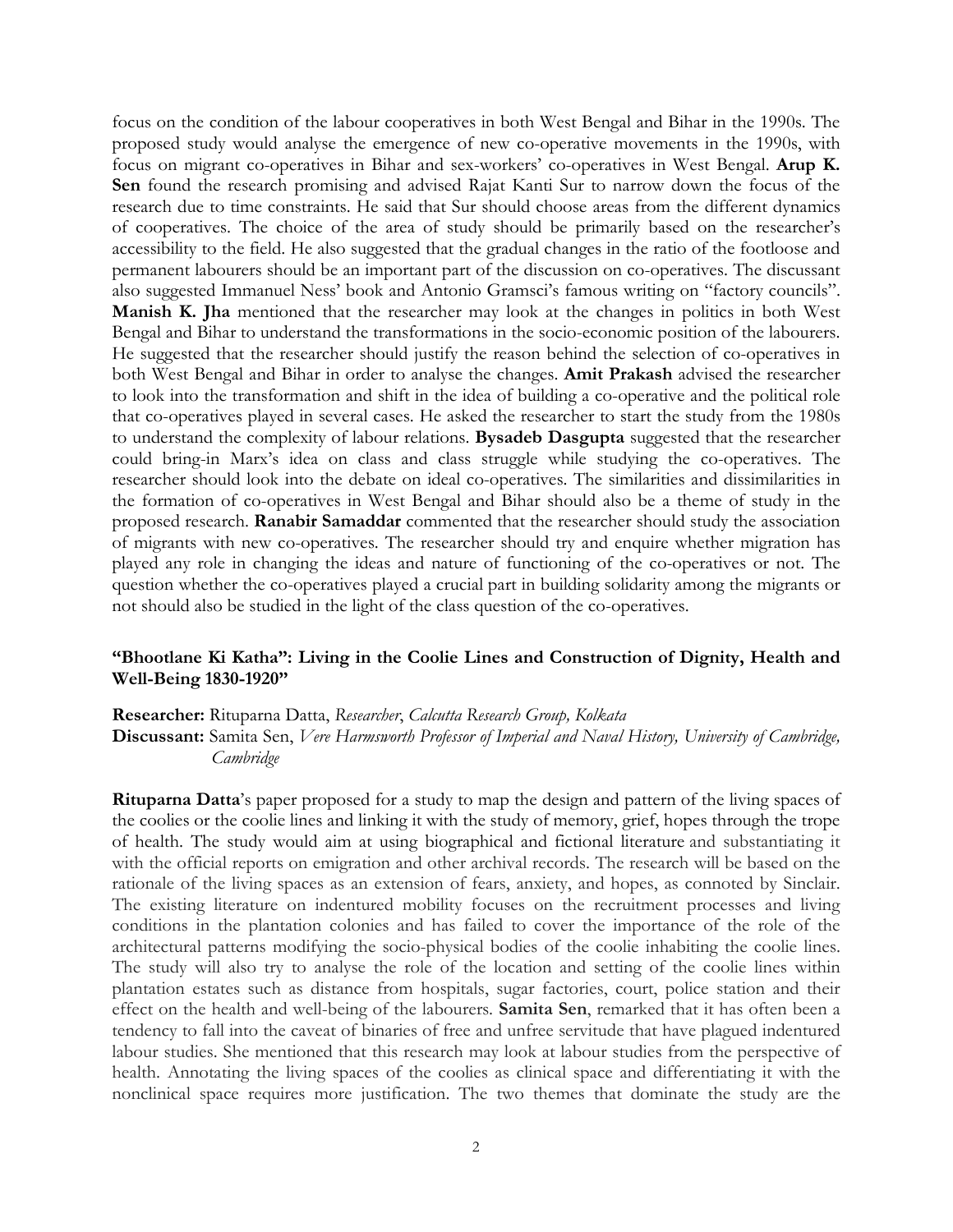conditions of migration and actual working conditions. Although the instances of duping the coolies in false imagination of plenitude might be applicable to the first generation of the labour migrants; with the subsequent generations of repatriates coming back with stories of horrors, it would be difficult to make the claim of duping the coolies. Here the researcher could take account of the role of choice to migrate and the generational differences. It was suggested that the central focus should be on the positioning of labour within the inferences of health of the coolies.

#### "Urbanisation and Climate Crisis: A Study on Kolkata"

## Researcher: Shatabdi Das, Researcher, Calcutta Research Group, Kolkata Discussant: Mahalaya Chatterjee, Professor, University of Calcutta and Calcutta Research Group, Kolkata

Shatabdi Das spoke about the growing vulnerability of Kolkata and its surrounding areas to flood, inundation and storm surges due to the stresses of climate change and shocks of climatic hazards owing to the deltaic location of the riverine city near the coast. Growth of population, urban sprawl and changing dependencies on wetland ecosystem have been pushing the city towards heightened risk of submergence under circumstances of rising sea level. The study will attempt to look into the trend of demographic and land-use changes and infrastructural development along with the climatic catastrophes (storms, cyclones) from the year 2000 to 2021, in and around Kolkata. The research will also attempt to analyse the pattern of changing dependencies on the wetland and coastal ecosystem services and the impacts of environmental hazards and climate crisis on the population and economy of the region since the closing decade of the last century. The study will explore the designs of plans and policies for making the city resilient to climate change as the cases of waterlogging, flash floods following long duration of incessant rainfall and growing number of storms witnessed in the eastern part of the country in recent years. The efforts of disaster management authority, law and governance, and coastal zone management act in combating climate crisis and urban issues, will constitute a section of this study. Mahalaya Chatterjee discussed that the paper could examine the options of alternate livelihood opportunities that urbanisation has created in the city and the changing migration pattern as a result of urban growth. The research could enumerate the role of the local government in combating natural events such as earthquakes in the region and the approaches of the disaster management taskforce in disseminating information on prevention and mitigation of hazards in educational institutes. She suggested that the study area could encompass the districts of North and South 24 Parganas with Kolkata as the epicenter of risk. River and wetland management along with canal management could be an interesting part of the research because it would highlight the system of rejuvenation of canals that play an integral part in flood prevention in the city. A comparative analysis could be made of the functioning of the disaster management cell in the city, the delta and surrounding areas. Chatterjee stated that there are ample studies on the occurrence of floods but it should also be important to probe into the causes of flood, significance of land-use changes and the impacts of human interventions in the making of such disasters. Ranabir Samaddar mentioned the work by Walter Kalin on climate change induced displacement and international law in the Distinguished Chair lecture series published by the Calcutta Research Group and to also go through the literature available on Bangladesh in reference